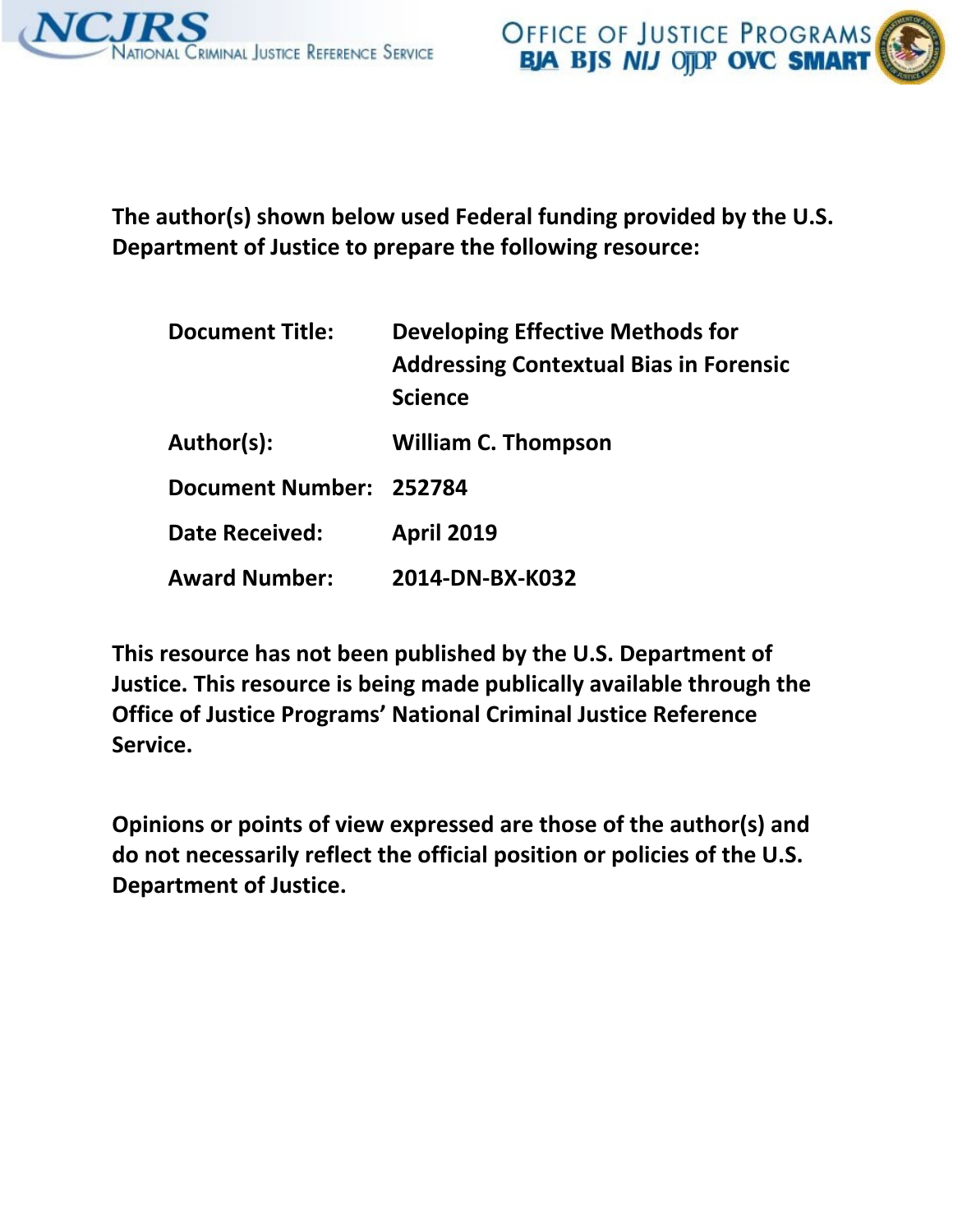## **National Institute of Justice**

## **Grant 2014-DN-BX-K032**

# *Developing Effective Methods for Addressing Contextual Bias in Forensic Science*

**PI: William C. Thompson, Professor**

**[william.thompson@uci.edu](mailto:william.thompson@uci.edu)**

**949-824-6156**

**Final Summary Overview, Submitted January 5, 2018**

**University of California,** 

**Irvine, California 92697**

**Grant Period: October 1, 2014 – September 30, 2018**

**Reporting Period End Date: September 30, 2018**

**Final Summary Overview**

William C. Florpson **\_\_\_\_\_\_\_\_\_\_\_\_\_\_\_\_\_\_\_\_\_\_\_\_\_\_\_**

**William C. Thompson, PI**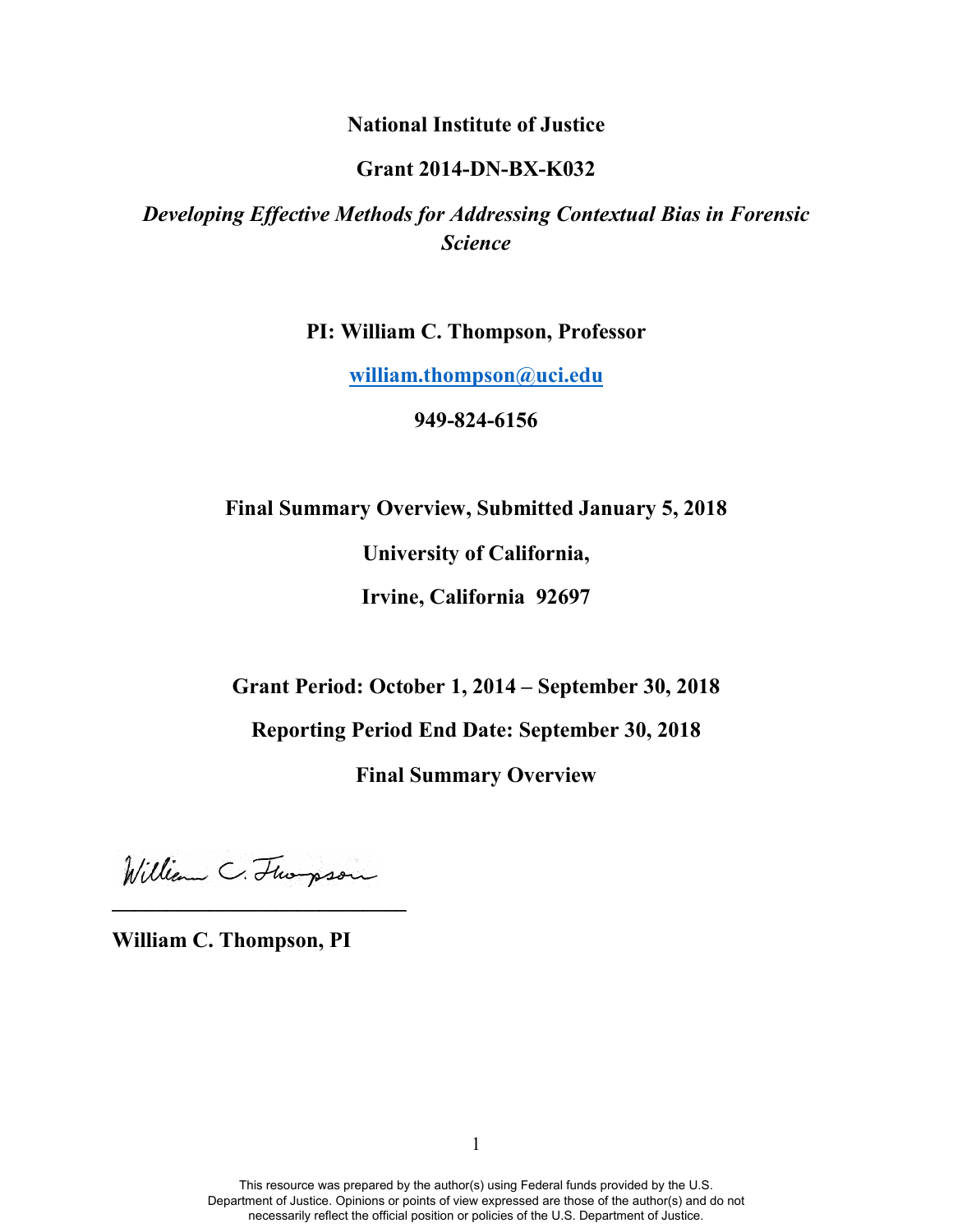### Introduction

In 2009, the National Research Council (NRC) identified a number of weaknesses in the scientific foundations of forensic science (NRC, 2009). One concern was that "forensic science experts are vulnerable to cognitive and contextual bias" that "renders experts vulnerable to making erroneous identifications." (p. 4, note 8).

These concerns have considerable empirical support. There is a large psychological literature showing that human beings are susceptible to contextual bias, that people can be biased without being aware of it, and that even well-trained experts are susceptible to bias (for reviews of this literature, *see* Risinger et al., 2002; Thompson, 2009a; Kassin et al., 2013). Empirical studies have shown that forensic scientists in a number of disciplines are vulnerable to contextual bias (Kassin et al., 2013). Indeed, one commentator has suggested that forensic scientists might be *particularly* vulnerable to bias, given the nature of their expertise and how they perform examinations (Dror, 2011).

To address these concerns, academic commentators have encouraged forensic scientists to make greater use of "blinding" or "masking" procedures designed to shield analysts from exposure to task-irrelevant information that might inadvertently influence them (Risinger et al. 2002; Krane et al. 2008; Dror et al., 2015). But these proposals face a number of conceptual and practical difficulties (see e.g., Butt, 2013; Charlton, 2013; Budowle et.al., 2009; Ostrum, 2009; Wells, 2009). Forensic laboratories are complex organizations, in which the task of evaluating evidence is distributed across a number of individuals. Some of these individuals need to be informed about the context of a case in order to do their jobs properly (see e.g. Butt, 2013). For example, to decide what samples to collect at a crime scene and what examinations or analyses are needed, laboratory personnel must communicate with the police about the nature of the case and the information that the police need to solve it. To combine findings from multiple examinations (e.g., bloodstain patterns and DNA analysis of the blood) into an integrated interpretation of what happened at the crime scene, laboratory personnel may also need information about the context. Even those forensic scientists who confine themselves to addressing "source-level" hypotheses—i.e., whether two items have a common source—may need contextual information about the history of the samples (e.g., the environment in which they were collected, their likely age) in order to make an intelligent assessment.

This research project explored ways to address the problem of contextual bias in forensic science, taking account of the practical difficulties of implementing blinding or masking procedures, and considering ways to assure that forensic examiners have access to the information they need to perform a rigorous scientific examination while also (to the extent possible) shielding them from exposure to contextual information that is unnecessary and potentially biasing. This project focused on three general approaches to managing of contextual information: (1) the "case manager model" (Thompson, 2011; Stoel et al., 2015; Found and Ganas, 2013) which separates functions in the laboratory between case managers and examiners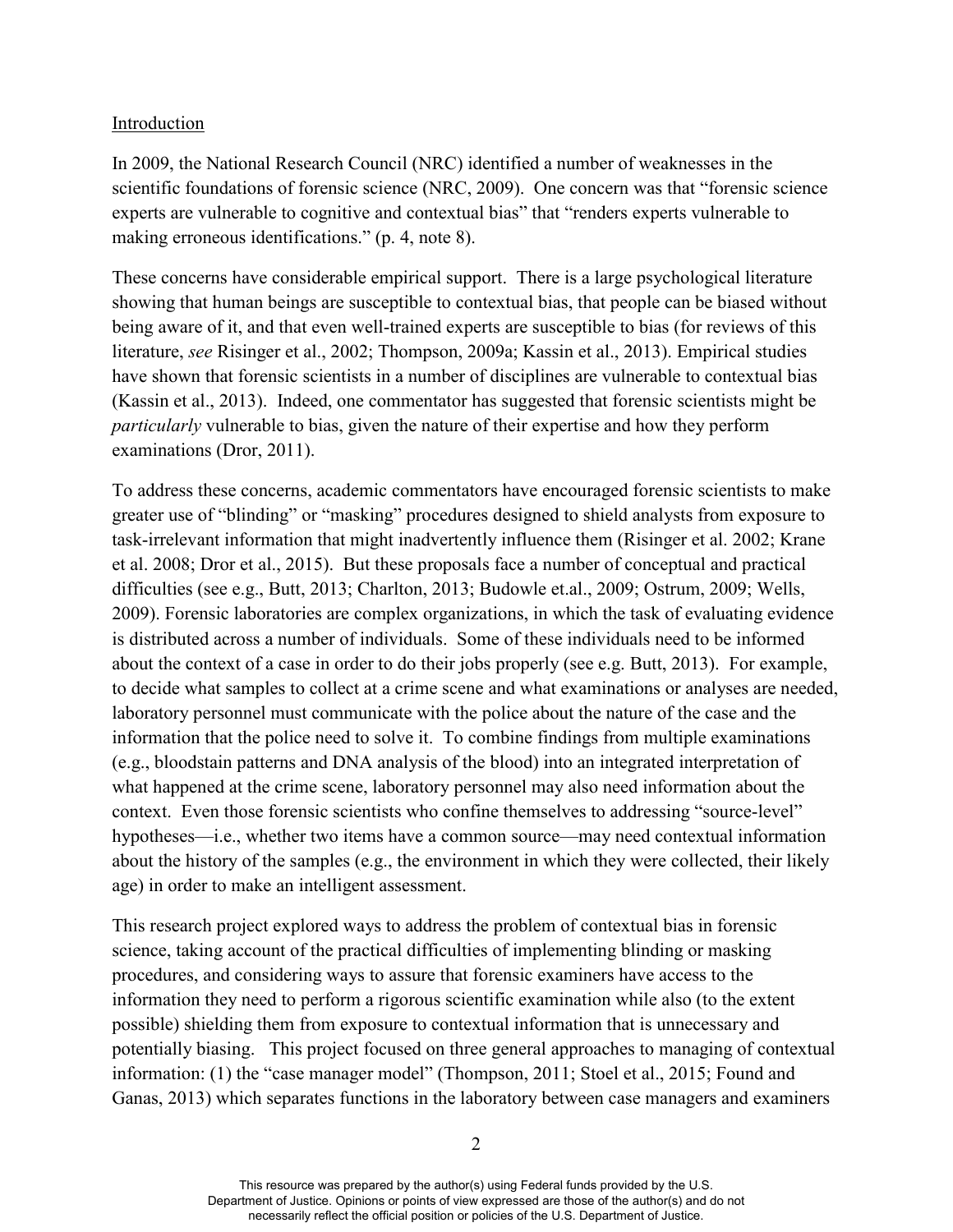in order to allow managers to be fully informed about context while examiners are provided only the information needed for the specific analytic tasks they are asked to perform; (2) "sequential unmasking" (Krane et al. 2008; Stoel et al., 2015), also called "linear sequential unmasking" (LSU) (Dror, et al., 2015), which sequences the order of various analytic tasks in order to assure that examiners make certain key analytic judgments before being exposed to potentially biasing information; and (3) blind re-examination, in which key judgments of an initial non-blind examiner are replicated by a second examiner who has not been exposed to potentially biasing information.

To explore the practical aspects of implementing these context management procedures, this project included three distinct lines of research. The first empirical component of the project consisted of interviews with laboratory directors and section heads about the way they view the issue of contextual bias and their opinions on the need for—and practicality of—various biasreduction procedures. To take account of the possibility that attitudes on this issue vary across different types of legal systems (adversarial vs. inquisitorial) and different administrative environments (specifically, whether the laboratory was operated by a law enforcement agency or was independent of law enforcement), we made an effort to interview managers who operated in adversarial legal system as well as managers who operated in inquisitorial legal systems; within each system, we included participants from law enforcement labs and from labs independent of law enforcement.

The project also included studies that allowed a detailed examination of the decision-making process of forensic examiners in two disciplines: bloodstain pattern analysis and handwriting analysis. The focused research in these two disciplines explored, at a very high level of detail, the role that contextual information plays in the decision making process of professional examiners and how examiners' access to such information might be managed. The research included both interviews and an experimental study in which examiners were asked to evaluate realistic case materials under controlled conditions. The interviews included "think aloud" studies in which forensic scientists were asked to explain their reasoning process as they thought through actual or hypothetical case evidence.

The ultimate goal of the research project was the development of practical protocols for managing contextual information which could be implemented by bloodstain pattern analysts and handwriting analysts. While the project focused primarily on those two disciplines, we believe the protocols we have developed will be useful to forensic scientists in other pattern matching disciplines as they consider ways to improve their laboratory SOP's and protocols in an effort to address the problem of contextual bias.

#### Task-Relevance

Early in the project we identified a key conceptual issue that needed to be addressed: when is it appropriate for a forensic scientist to be influenced by contextual information, and when does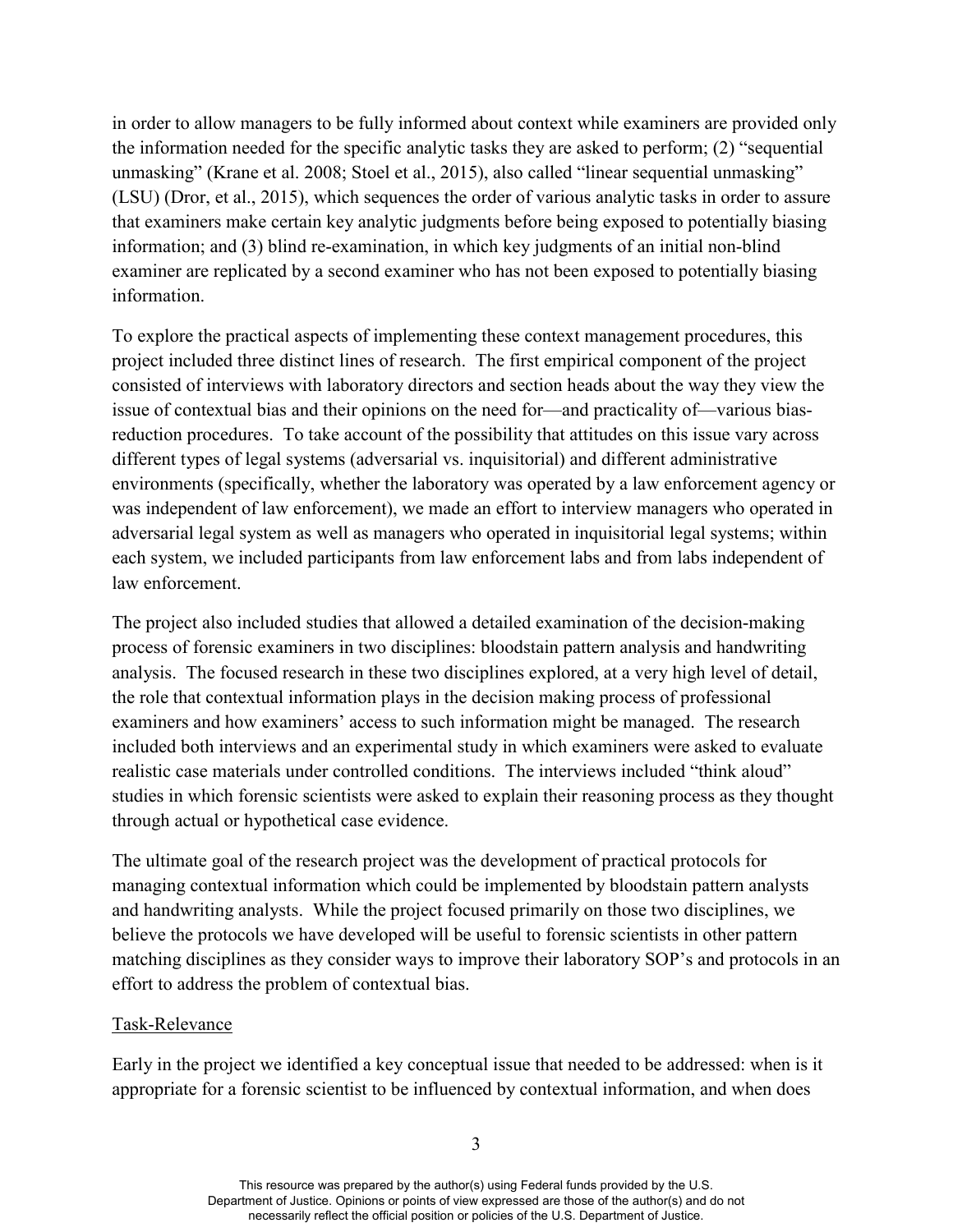such influence constitute a bias? We found during interviews that forensic scientists often disagreed about whether a particular item of contextual information should or should not be considered when drawing conclusions. The question of what contextual factors should (and should not) be considered by a forensic examiner had not previously been addressed in the forensic science literature. Although academic commentators had discussed the need for forensic scientists to confine themselves to "domain-relevant information (Risinger et al., 2002), that term was never rigorously defined. Moreover, the key question that emerged from the interviews was not whether a particular item of contextual information might, at some point, be relevant to experts in a particular domain, but when and whether the contextual information is relevant to a particular scientific task.

To address this question on a conceptual level, the PI wrote and published a chapter in an edited volume:

Thompson, W.C. (2015). Determining the Proper Evidentiary Basis for an Expert Opinion: What Do Experts Need to Know and When Do They Know Too Much? In C. Robertson & A. Kesselheim (Eds.) *Blinding as a Solution to Bias: Strengthening Biomedical Science, Forensic Science, and Law.* Elsevier, Inc. pp. 133-150.

This chapter used a mathematical analysis involving conditional probabilities to explore the ways in which contextual information might be relevant to a forensic scientist's interpretation of physical evidence, and proposed criteria for determining whether a forensic scientist should and should not consider a particular item of contextual information.

About the same time, the National Commission on Forensic Science took up the important issue of what information is task-relevant for a forensic science. The PI served as a member of the Human Factors Subcommittee of the National Commission. Relying on the analysis emerging from this project, the PI helped to draft a "views document" on the topic that was unanimously adopted by the National Commission in December 2015:

National Commission on Forensic Science. *Views Document: Ensuring That Forensic Analysis is Based on Task-Relevant Information*. December 2015. Available at: <https://www.justice.gov/ncfs/file/818196/download>

According to the Commission, information is "task-relevant" only if it helps the examiner draw conclusions "*from the physical evidence that has been designated for examination*" and "*through the correct application of an accepted analytic method…*"

This Commission document has been the basis for much discussion within the Organization of Scientific Area Committees for Forensic Science (OSAC) concerning the proper basis for scientific opinions in various forensic science disciplines. Understanding what is, and is not, task-relevant is a necessary first step when analyzing ways to address contextual bias. It is also, obviously, an issue of fundamental importance for forensic science generally.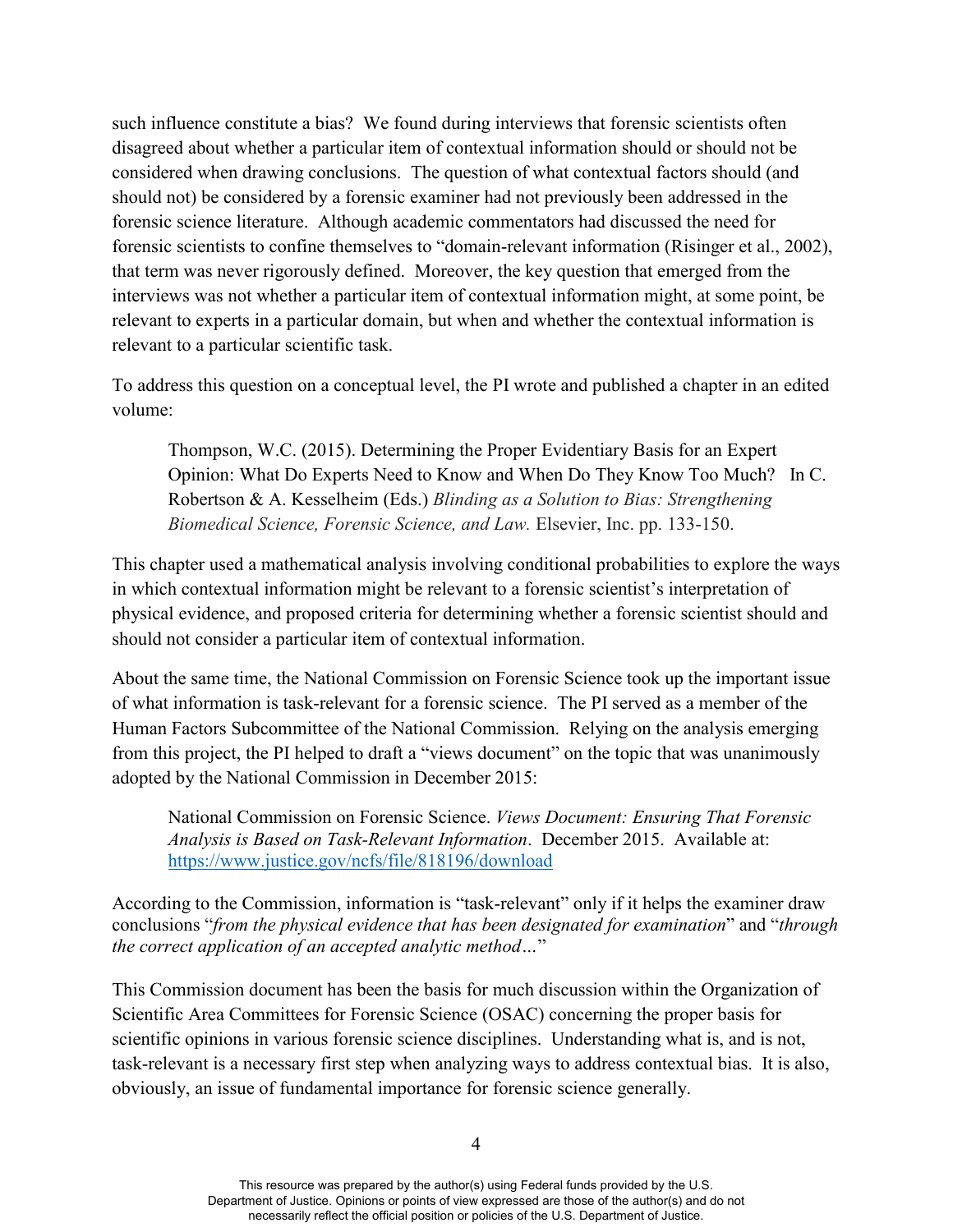#### Interviews and Survey of Laboratory Managers

We conducted detailed interviews with 56 laboratory directors and/or section heads from 11 agencies around the world (North America, New Zealand, Australia, Netherlands, Switzerland). Participants represented a variety of agency types (law enforcement:  $n = 30$ ; and institutionally separated from law enforcement:  $n = 23$ ) and forensic disciplines. Twenty-three participants were from countries that operate in a so-called inquisitorial legal system (in which a neutral magistrate conducts the investigation, experts are hired by a court and operate independently from the parties), and 29 were from countries that operate in an adversarial legal system (where experts are commissioned by the prosecution or defense and work under the party's guidance. Interviews were conducted either in person, or over the phone, and were audio recorded whenever the interviewee gave permission to do so. Interviews took between approximately 45 minutes and two hours. Interviewees were promised anonymity and confidentiality.

We found a broad diversity of opinions and approaches. Several laboratories had already adopted context management procedures and their experience was valuable in illustrating what approaches are practical. In some instances, approaches that had been dismissed as impractical in one laboratory were being implemented successfully in another. While there are a number of practical constraints to what can be accomplished, we generally found that those claiming context management is hopelessly impractical were refuted by others who had implemented such programs. When adopted, context management had some unexpected benefits, such as improving laboratory through-put in some disciplines by reducing the time examiners spent studying irrelevant details of cases. Our interviewees generally agreed that bench-level examiners should draw conclusions from the physical evidence they are assigned to examine, and not from contextual information such as police reports. There was some disagreement, however, about when and whether examiners need to communicate with investigators to obtain information needed for a scientific analysis of the physical evidence.

We are planning to publish this work in two separate articles. The first manuscript reporting the results of this research has been prepared:

NKP Osborne, J Vuille & WC Thompson, Interviews with forensic scientists around the world, Part I: Bias, law enforcement culture, and the need for contextual information.

A second manuscript is in preparation:

NKP Osborne, J Vuille & WC Thompson, Interviews with forensic scientists around the world, Part II: Barriers to and success factors for Contextual Information Management.

We intend to complete and publish these manuscripts in the next few months.

While conducting these interviews, an opportunity arose to conduct a survey on the same topic under the auspices of the National Commission on Forensic Science. The National Commission

This resource was prepared by the author(s) using Federal funds provided by the U.S. Department of Justice. Opinions or points of view expressed are those of the author(s) and do not necessarily reflect the official position or policies of the U.S. Department of Justice.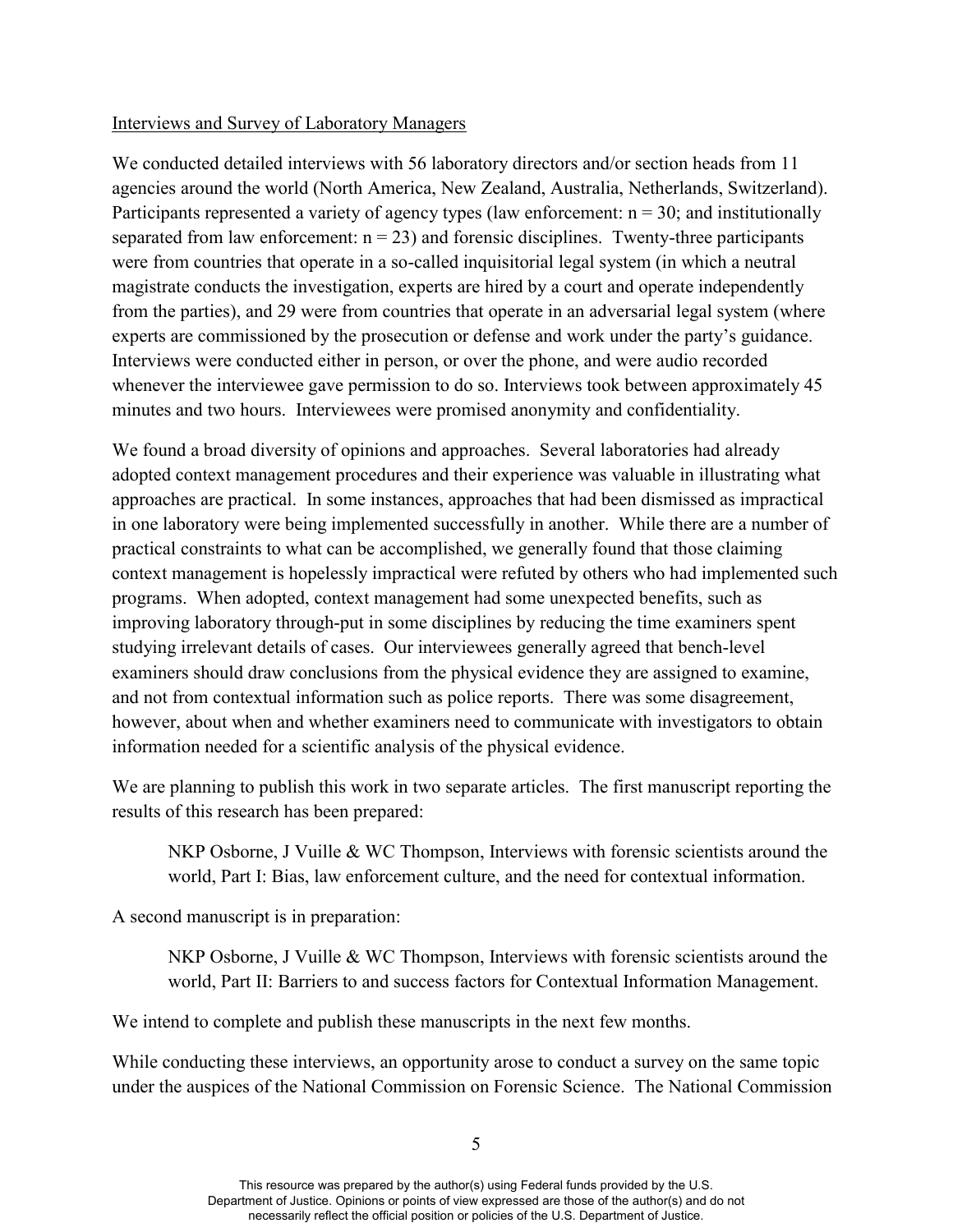was interested in obtaining information about how laboratory directors in the United States view the issue of contextual bias and how to deal with it. Drawing on materials developed through this project, the PI assisted in drafting a questionnaire which was emailed to the membership of the American Society of Crime Laboratory Directors. Responses were obtained from 174 of 488 ASCLD members. The PI analyzed the findings and presented a summary to the National Commission:

WC Thompson, Human Factors Subcommittee, Survey of ASCLD Members on Contextual Bias in Forensic Science. Presented to the National Commission on Forensic Science, March 21, 2016.

The findings indicated that most ASCLD members recognize contextual bias as a potential problem but are divided on the best way to address it. While some laboratories have begun to introduce context management procedures, such as sequential unmasking, the majority have not yet done so.

## Focused Research On Bloodstain Pattern Analysis

We undertook a systematic program of research on the role of contextual information in bloodstain pattern analysis. Our goal was to understand the decision making process of bloodstain pattern analysts and the role that contextual information plays in decision making. We also hoped to gain insight into the types of contextual information that are task-relevant, and the types that are task-irrelevant and potentially biasing, in order to explore the viability of reducing contextual bias through context management procedures.

We have published two studies based on "think-aloud" protocols in which our researchers asked trained bloodstain pattern analysts to explain their thinking while they examined evidence from actual cases. Examiners were first shown bloodstain patterns. They were then offered various types of contextual information and asked whether (and how) it might be relevant and how it would affect their interpretation:

Osborne, N. K. P., Taylor, M. C., & Zajac. R. (2016). Exploring the role of contextual information in bloodstain pattern analysis: A qualitative approach. *Forensic Science International, 260*, 1-8.

Osborne, N.K.P., Taylor, M.C., Healey, M. & Zajac, R. (2016). Bloodstain pattern classification: Accuracy, effect of contextual information, and the role of analyst characteristics. Science & Justice, 56(2): 123-128.

These studies have provided important insights into the mental process of bloodstain pattern analysts while performing examinations. These studies have also revealed disagreement among analysts (and possibly some confusion) over the proper basis of an expert opinion. In particular, there is disagreement over whether the interpretation of a bloodstain pattern should follow strictly from the characteristics and features of the pattern itself, or whether the interpretation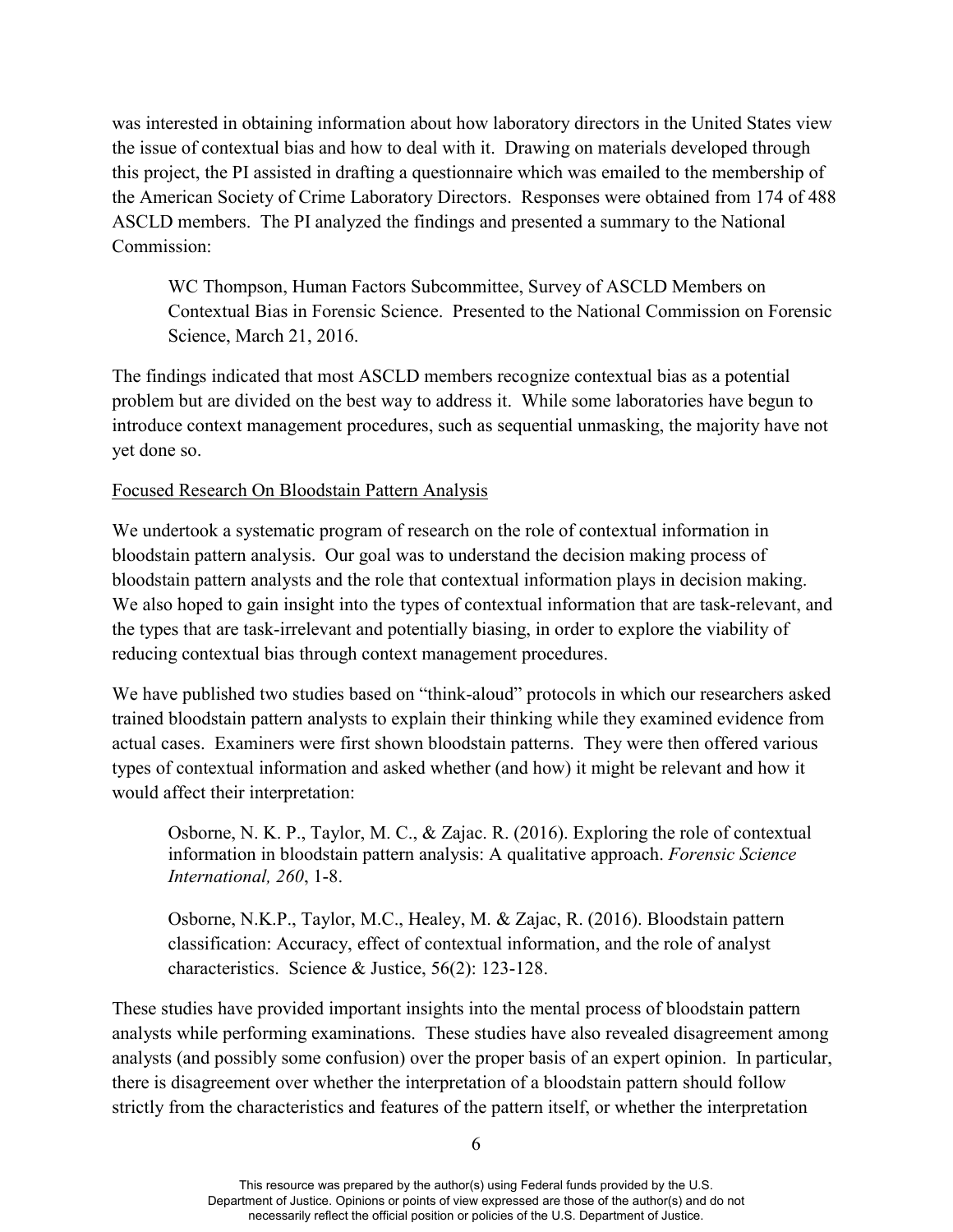should include a more holistic analysis of what happened at the crime scene, and thus should be influenced by witness statements, pathology reports, and other types of contextual information. The heart of the disagreement concerns the role bloodstain pattern analysts are expected to play in the legal system. Is their job simply to infer from bloodstain patterns the likely mechanism of blood deposition? Or is does their job also include crime scene analysis? And if so, should they allow the conclusions of their crime scene analysis to shape or modify their conclusions about mechanism that produced the bloodstain patterns, or should those conclusions rest solely on the features and characteristics of those patterns?

Regardless of how bloodstain pattern analysts ultimately answer such questions, it struck us as desirable and important to distinguish conclusions that flow directly from examination of bloodstain patterns themselves from conclusions that result from a more holistic contextual analysis of the crime scene. Consequently, we have recommended that laboratories take steps to separate those analyses. Based in part of the research funded by this grant, New Zealand's principle forensic science agency, ESR, developed a contextual information management protocol for bloodstain pattern evidence examined in the laboratory. Another publication funded under this grant describes a trial period during which the new protocol was adopted to test its viability. The test period was successful and the laboratory is now looking to extend the protocol to cover laboratory based examinations in other disciplines.

Osborne N. K. P., & Taylor, M. C. (2018). Contextual Information Management: An example of independent-checking in the review of laboratory-based Bloodstain Pattern Analysis. *Science & Justice.* 58(3): 226-231 <https://doi.org/10.1016/j.scijus.2018.01.001>

In addition to the peer-reviewed publications discussed so far, our research group published two letters in scientific journals concerning the research funded under this grant and its implications for forensic science practice:

Taylor, MC. & Osborne, NKP. (2018). Letter to the Editor: A contribution to Contextual Information Management in Bloodstain Pattern Analysis: Preliminary idea for a two-step method of analysis. *Journal of Forensic Sciences,* 63(1), 341.

Osborne, N. K. P. Commentary on: Lockhart, J. J., Satya-Murti, S. Diagnosing crime and diagnosing disease: bias reduction strategies in the forensic and clinical sciences. *Journal of Forensic Sciences*, [https://doi.org/10.1111/1556-4029.13453. Epub 2017 Feb](https://doi.org/10.1111/1556-4029.13453.%20Epub%202017%20Feb%2023)  [23.](https://doi.org/10.1111/1556-4029.13453.%20Epub%202017%20Feb%2023)

Finally, we conducted an elaborate experimental study designed to assess the ability of bloodstain pattern examiners to distinguish patterns created through four different mechanisms (impact, satellite spatter, expiration, cast-off) on the basis of the features of those patterns. The experiment also examined the way in which examiner's judgments were affected by three types of contextual information (other types of scientific evidence; investigative information; colleague's opinion). Bloodstain pattern examiners (N=46) from the United States, Canada,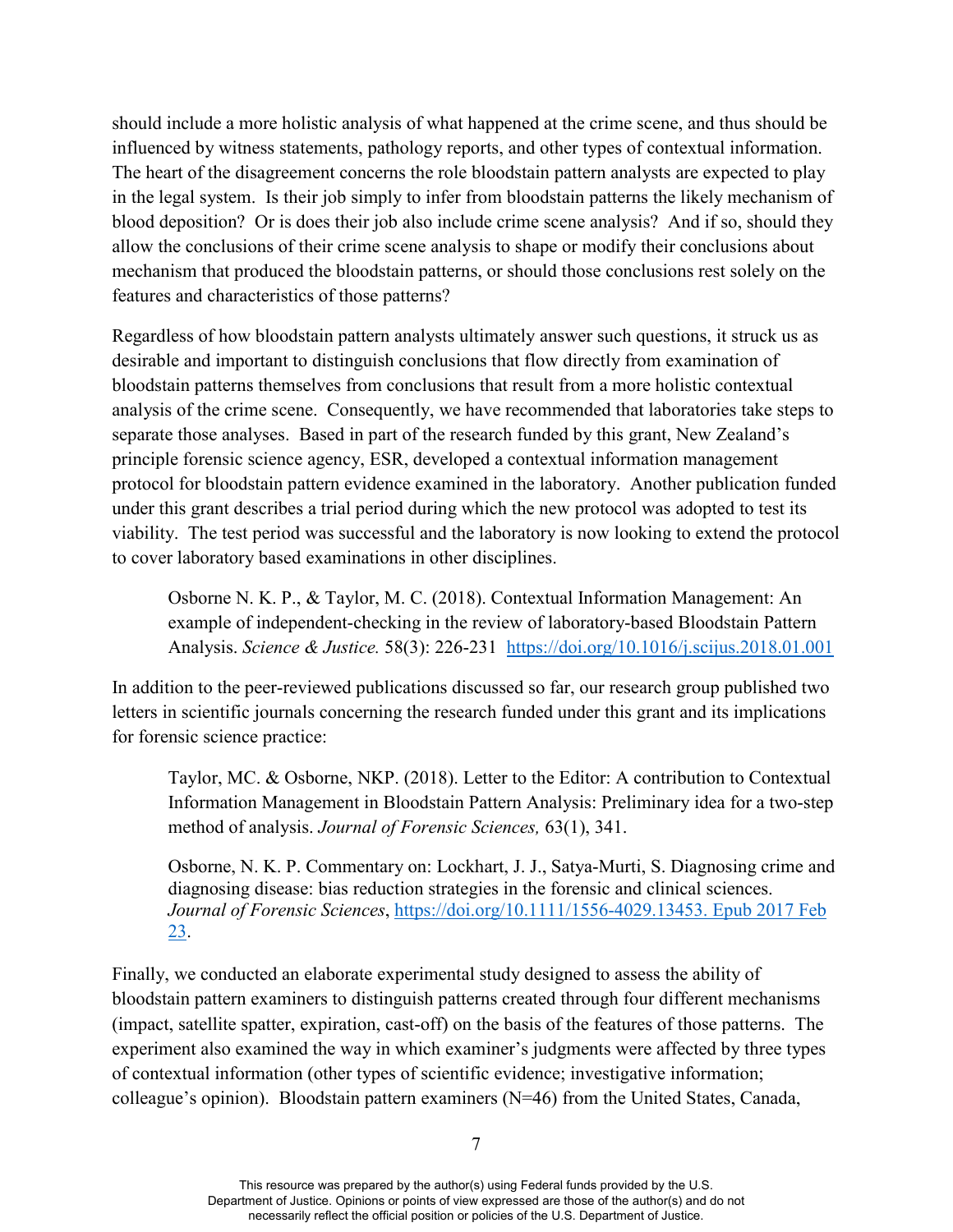Singapore, The Netherlands, and Australia each examined 12 bloodstain patterns that had been created under controlled conditions in the ESR laboratory in New Zealand and designed to simulate typical casework patterns. They were asked to evaluate two hypotheses about how each pattern was created. One hypothesis was correct—i.e., it stated the actual mechanism used to create the pattern. The other hypothesis was incorrect but was nevertheless plausible—i.e., it stated a mechanism that could not definitively be ruled out on the basis of the features observed in the pattern. The examiners made some evaluations based on the patterns themselves (without access to contextual information) and some evaluations after being exposed to contextual information that supported either the correct or incorrect hypothesis.

An article describing this experiment is currently being prepared.

Osborne, N.K.P., Taylor, M.C., Zajac, R., Thompson, W.C. (2017). Expertise, context, and de-biasing: Factors that affect bloodstain pattern interpretation.

We expect to submit it for publication early in 2019. The experiment found that examiners had a surprising degree of difficulty distinguishing the correct from second-best hypothesis regarding the mechanism that produced the 12 bloodstain patterns. Examiners' interpretations were influenced by other scientific and investigative information, but not by the reported opinion of a colleague. We expect this experiment will make an important contribution to bloodstain pattern analysis by improving understanding of the strengths and, importantly, the limitations of bloodstain pattern expertise, and by encouraging further discussion of the proper basis for examiners' conclusions.

#### Focused Research on Handwriting Analysis

We have also studied the decision making process of forensic handwriting examiners. The goal of this research was a detailed assessment of how handwriting examiners draw conclusions, focusing on how and when their conclusions might be influenced by contextual information and when contextual information is (and is not) relevant to their scientific task. As with bloodstain pattern analysis, our studies involved interview and "think aloud" protocols. Some preliminary results were presented at the International Association of Forensic Science:

Osborne, NKP., Kouwenhoven, M., Thompson, WC., & Zajac R. (2017) *Determining the relevance of contextual information in forensic handwriting examinations.* Paper presented at the International Association of Forensic Sciences (IAFS 2017), August 21 – 25, in Toronto, Canada.

Some of this work was also incorporated into a workshop presented at a meeting of the American Board of Forensic Document Examiners:

Osborne, NKP., Cunningham, L., & Lewis, J. (2017, August) *Write or Wrong? Bias, Decision-Making, and the role of Contextual Information in Forensic Handwriting*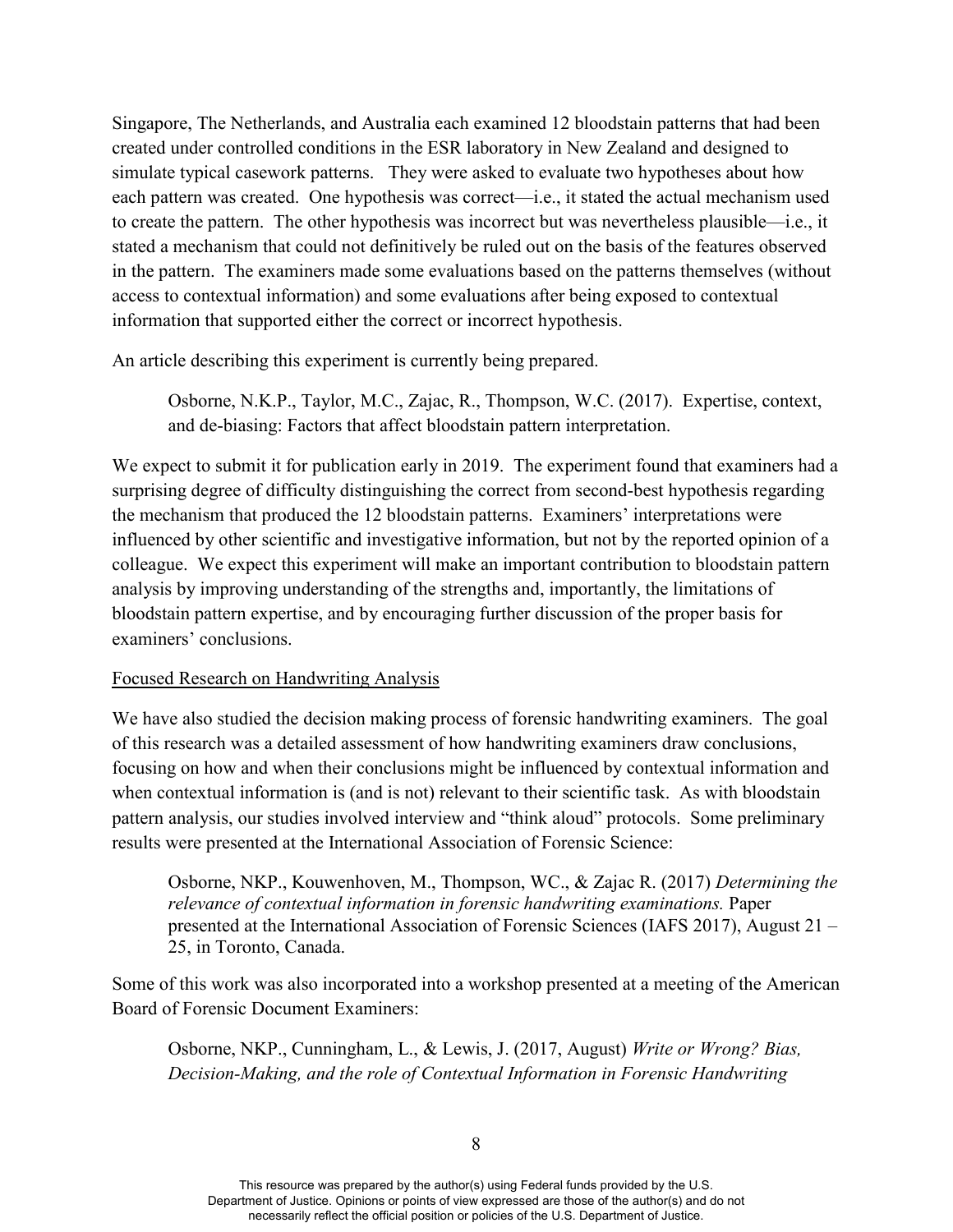*Examinations.* Workshop presented at the American Board of Forensic Document Examiners AGM, San Diego, August 28<sup>th</sup>-September 1<sup>st</sup>.

Marin Kouwenhoven, a doctoral candidate at the University of Otago in New Zealand, took the lead role in conducting interviews and think-aloud research with document examiners and is preparing a report of the findings as part of her dissertation in psychology. She will defend the dissertation later this year and the findings will be published thereafter.

## Implications for Criminal Justice Policy and Practice

This research project has already produced some important benefits for forensic science. As noted earlier, the conceptual analysis of "task-relevance" developed with project support was incorporated into an important document issued by the National Commission on Forensic Science. That document has, in turn, proved influential with regard to standards development within OSAC.

Based on the research on bloodstain pattern analysis, co-PI Michael Taylor developed a new protocol for contextual information management that was adopted by ESR, the government forensic laboratory of New Zealand. The publication describing this new protocol, and its trial at ESR, has provided a roadmap for other laboratories that may wish to pursue more rigorous approaches to bloodstain pattern interpretation.

Based on research conducted under this project, PI William Thompson was able to contribute to academic discussion of contextual bias in other domains of forensic science. Two of his publications drew, in part, on research funded under this grant. One was a law review article that included a discussion of contextual bias and context management in the domain of forensic voice comparison:

Morrison, G.S. & Thompson, W.C. (2017). Assessing the admissibility of a new generation of forensic voice comparison testimony. *Columbia Science & Technology Law Review*, 18: 326-433.

<http://www.stlr.org/download/volumes/volume18/morrisonThompson.pdf>

The other was a general commentary on the nature of contextual bias, ways in which it might occur, and how to deal with it:

Dror, I.E., Thompson, W.C., Meissner, C.A., Kornfield, I., Krane, D., Saks, M. & Risinger, D.M. (2015). Context management toolbox: A linear sequential unmasking (LSU) approach for minimizing cognitive bias in forensic decision making. *Journal of Forensic Sciences,* 60(4): 1111-1112. *DOI:* 10.1111/1556-4029.12805

While these articles were not directly supported by NIJ funding, they drew on research and conceptual analysis that was supported as part of this NIJ project, and hence benefitted from that work.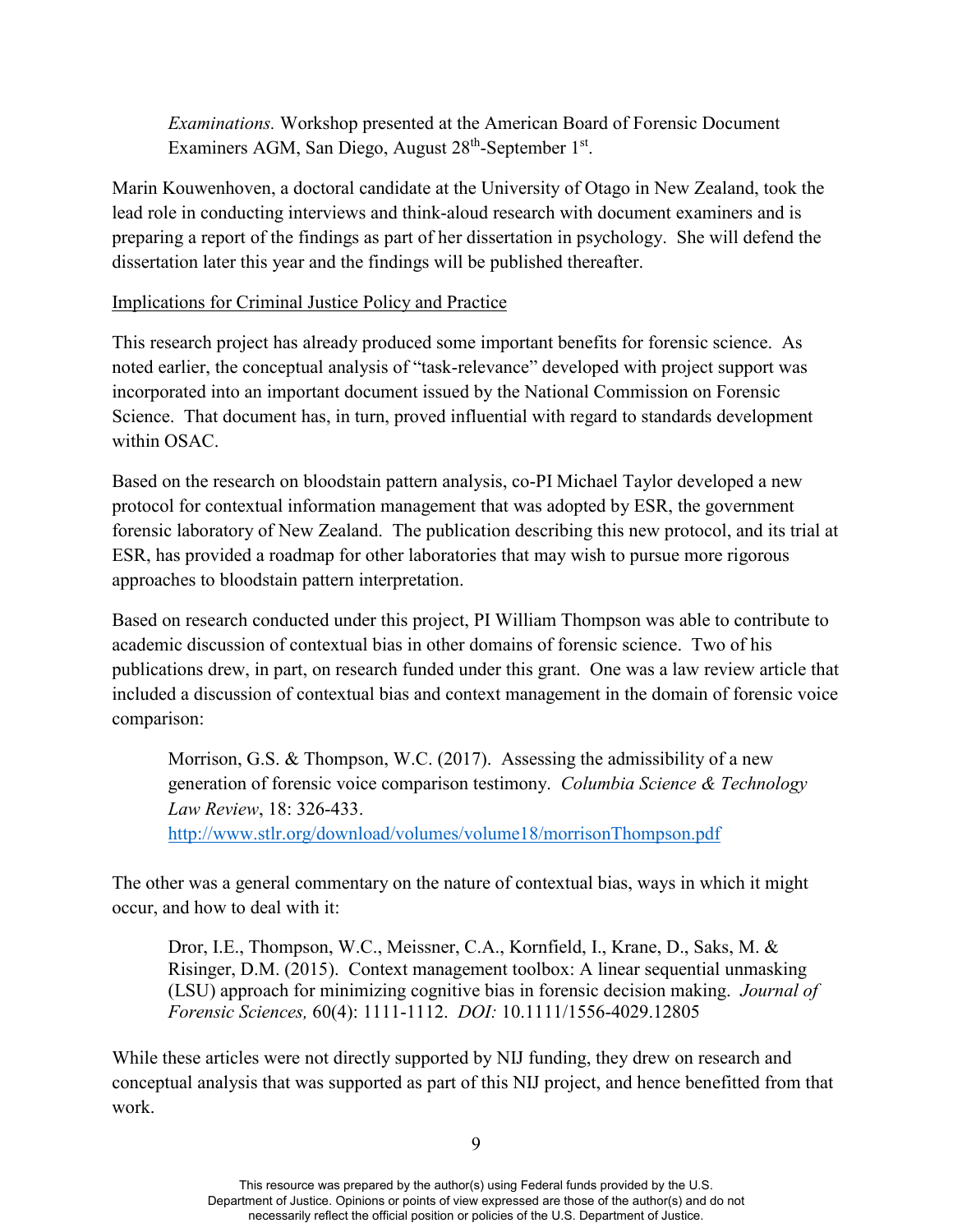The research conducted under this project has generally been well-received by forensic scientists. Post-doctoral scholar Nicola Osborne has been an invited guest of the OSAC subcommittee on bloodstain pattern analysis at several of their meetings, where she has discussed the BPA research conducted under this grant and participated in discussions of how to improve standards of practice. Dr. Osborne also presented an invited workshop on this research at a meeting of the Rocky Mountain Association of Bloodstain Pattern Analysts and was given an honorary membership in that Association.

Osborne, N. K. P., (2017, December). *The Human Factor in Bloodstain Pattern Analysis*. Workshop presented for the Rocky Mountain Association of Bloodstain Pattern Analysts meeting, Greeley, Colorado.

Additionally, Dr. Osborne presented an invited workshop at a meeting of the American Board of Forensic Document Examiners concerning the NIJ-supported work on forensic handwriting analysis:

Osborne, NKP., Cunningham, L., & Lewis, J. (2017, August) *Write or Wrong? Bias, Decision-Making, and the role of Contextual Information in Forensic Handwriting Examinations.* Workshop presented at the American Board of Forensic Document Examiners AGM, San Diego, August 28<sup>th</sup>-September 1<sup>st</sup>.

Dr. Osborne and PI William Thompson were invited to participate in discussions of the NIST Working Group on Human Factors in Forensic Document Examination. Dr. Osborne has been particularly active in that group and has participated in editing of the group's report. Dr. Osborne also received a travel award from the New Zealand Forensic Science Society to attend the Australia New Zealand Forensic Science Society conference in Perth, Australia and present results of the research funded under this grant.

These invitations and awards indicate that the forensic science community is receptive to this work and views it as a valuable contribution. We expect that the research findings discussed here will play a continuing role in future discussions of contextual bias in forensic science and will be an important factor in decisions about how best to deal with that problem.